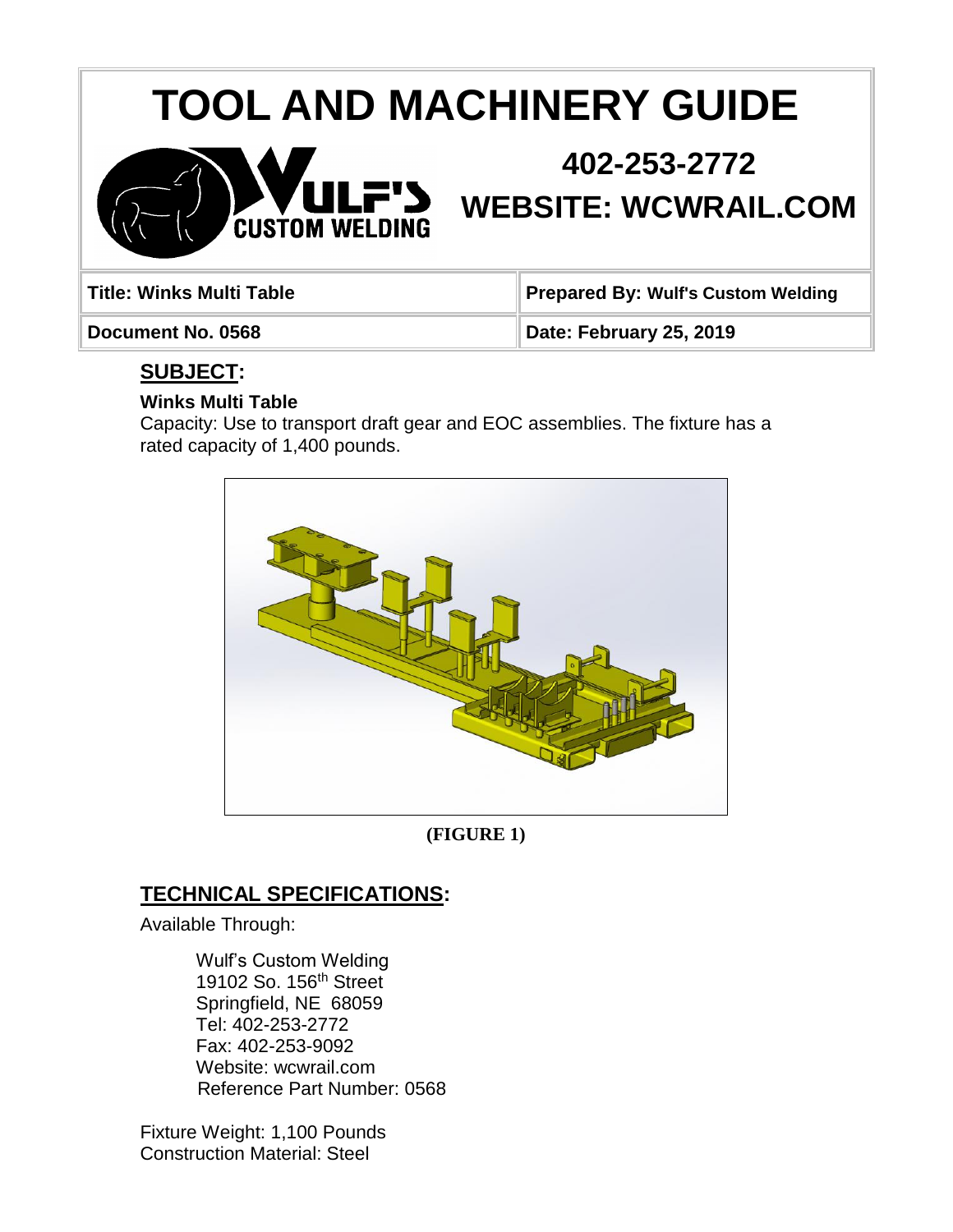#### **DESCRIPTION:**

**This fixture is designed to transport and install draft gear and EOC assemblies along with the carrier plate. It must not be used for any other material handling applications.** 

#### **INSTRUCTIONS FOR USE:**

#### **CUSHIONING DEVICE TRANSPORT:**

WARNING: Ensure the freight car(s) is/are properly secured with hand brakes and/or chocks before attempting to perform any type of repairs.

WARNING: Ensure Blue Flag protection is set before fouling any track or performing any type of repairs.

1. Inspect the fixture for defects. Make sure there are no cracks in any of the welds, and there is no bending or deformation. The mast connection safety chain must be in place and in good condition.



#### **(FIGURE 2)**

- 2. Attach the fixture safety chain to the mast or mast backrest assembly.
- 3. Depending on if the fixture is being used to transport an EOC or a draft gear, the corresponding cradle should be taken from its holder and placed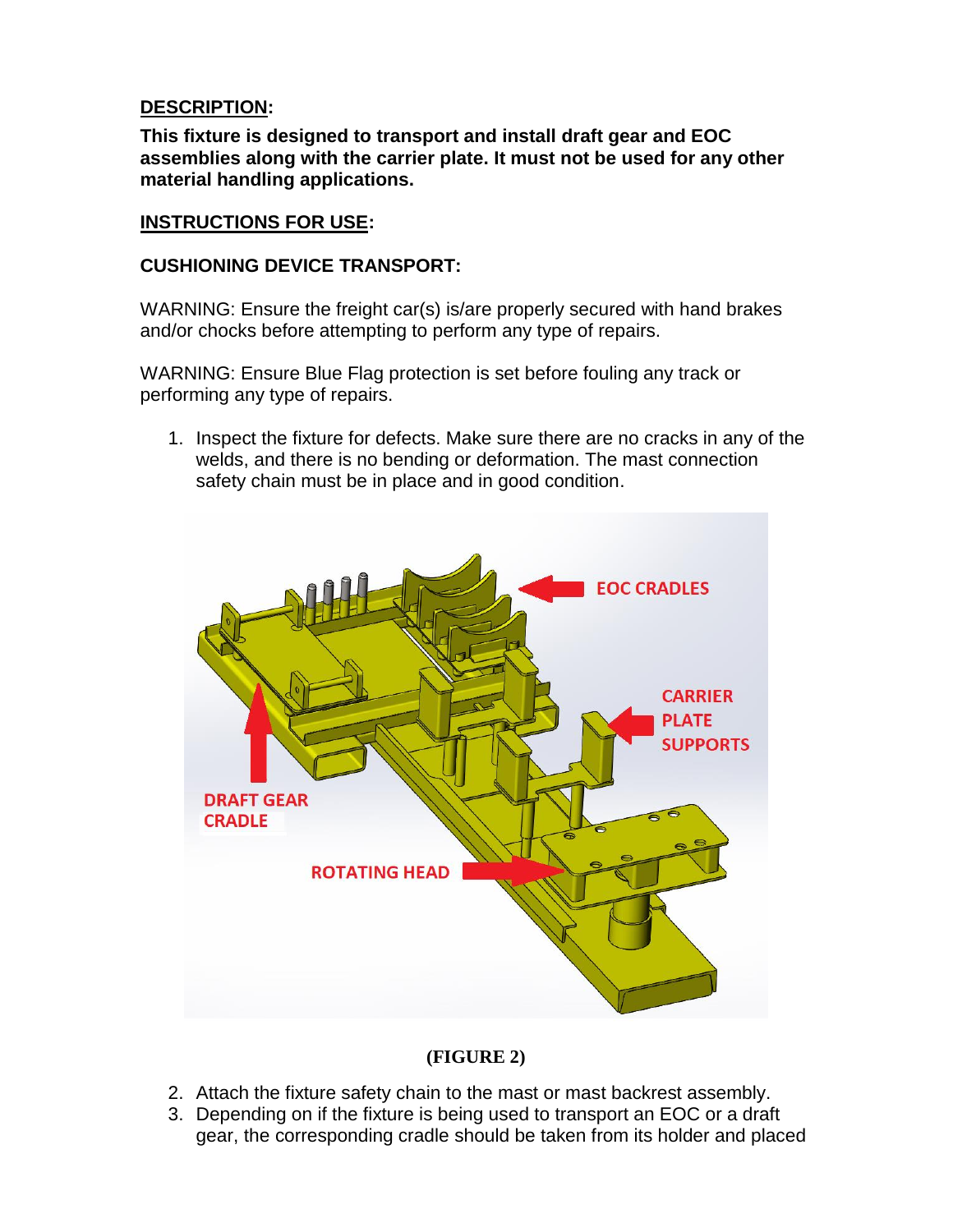in the rotating head using the pins on the bottom of each cradle as shown in (Figure 2). The EOC cradles are designed to be used in pairs. There are two pairs of EOC cradles on the winks multi table to accommodate the different heights needed.

- 4. If taking the carrier plate out with the cushioning device simultaneously, slide the carrier plate supports, shown in (Figure 2), into place so that they line up with the carrier plate. The height of these supports can be raised if necessary by inserting the extension pegs into the risers of the supports as shown in (Figure 3). These supports can be removed from the fixture when not in use by sliding them to the rear of the fixture and lifting them off.
- 5. Move the fixture under the car so that the cradles in the rotating head line up with the draft gear or EOC. Also line up the carrier plate supports if in use.
- 6. Make sure that the fixture is parallel to the bottom of the car so that when the fixture is raised into position all the cradles and supports make contact at the same time.
- 7. Raise fixture until the cradles and supports being used make contact with the cushioning device/carrier plate. Do not continue to lift the fixture after making contact with the cushioning device.
- 8. Once the cushioning device and carrier plate is supported by the fixture, remove the fasteners holding the cushioning device and carrier plate to the car.
- 9. Now the cushioning device can be lowered out of the car and transported on the fixture.
- 10.The same steps in reverse can be used to install a cushioning device with this fixture.
- 11.Remove all blue flag protection, chocks, and release the hand brake if the freight car is ready to return to service.



**(FIGURE 3)**